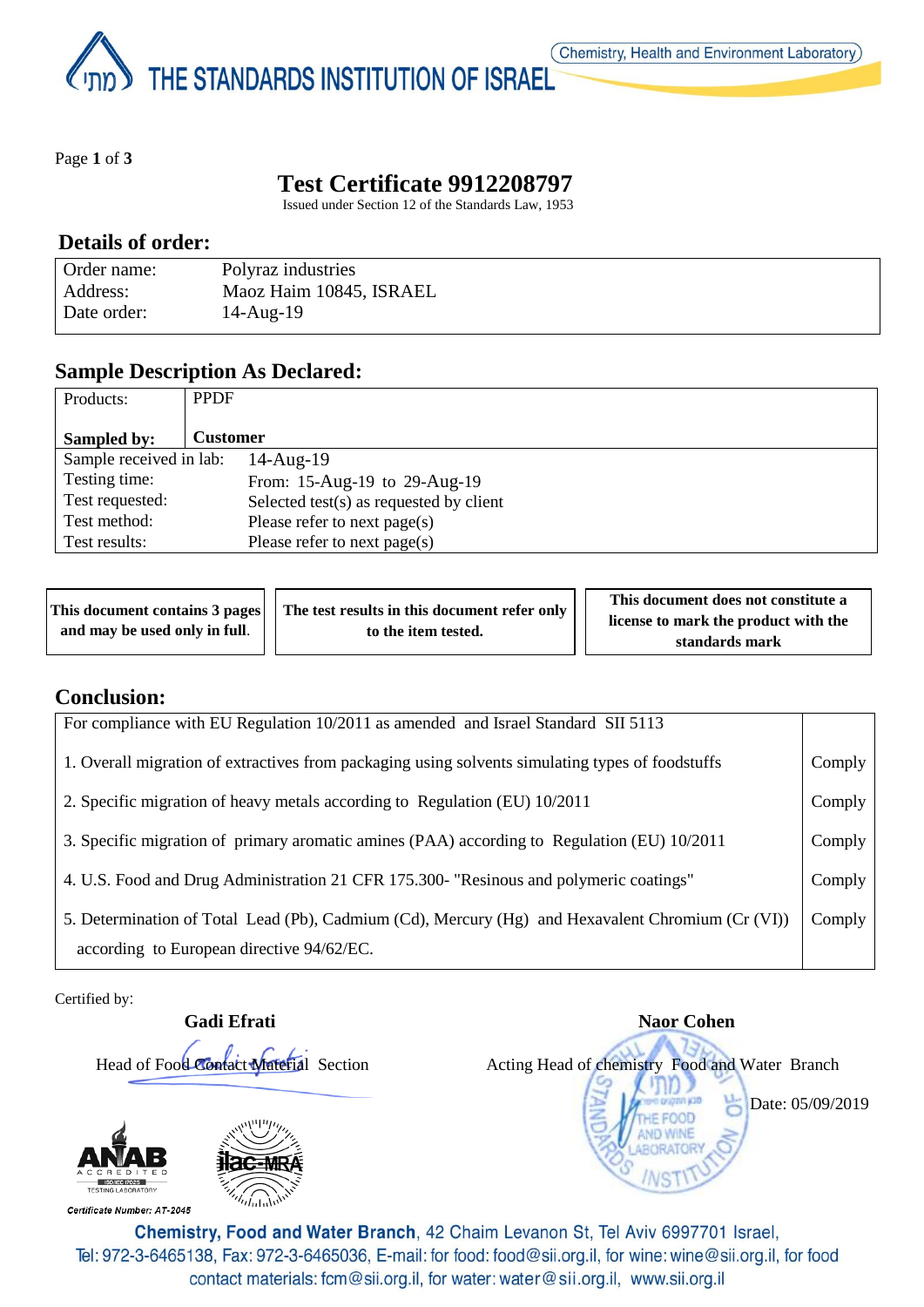

Page **2** of **3**

## **Test Certificate No.9912208797**

Issued under Section 12 of the Standards Law, 1953

*Description:* PPDF sheet and thermoforming products from it, PP is food contact layer. *Aqueous and alcoholic foodstuffs, acidic, oily, milk products and dry food products for hot fill conditions at a temperature between 70ºC for 2 hours, or heating up to 100ºC for up to 15 minutes and also for prolonged storage at 40ºC and bellow (refrigerated and deep-frozen storage).*

#### *1- Overall Migration Protocol*

Selection of test conditions as specified to Regulation 10/2011 Annex III, V; Selection of test method: EN 1186-1

| <b>Tested sample</b> | <b>Food Simulants</b>     | <b>Test conditions</b>    | Extractives, mg/sq. dm | Limit, mg/sq. dm |
|----------------------|---------------------------|---------------------------|------------------------|------------------|
| <b>PPDF</b>          | A (Ethanol $10\%$ )       | 10 days at $40^{\circ}$ C | 1.2                    | 10               |
| <b>PPDF</b>          | $B$ (Acetic acid 3%)      | 10 days at $40^{\circ}$ C | 9.3                    | 10               |
| <b>PPDF</b>          | $D2$ ( <i>Olive oil</i> ) | 10 days at $40^{\circ}$ C | 3.8                    | 10               |

#### *2-Specific migration of metals according to Regulation (EU) 10/2011* Selection of test method: EN 13130-1 and sample preparation in 3  $w/w$  % acetic acid at 40<sup>o</sup>C for 10 days Method: ICP-AES (inductively argon coupled plasma emission spectroscopy) **Soluble metal SML, ppm Results, ppm Results, ppm** *Barium* 1 1 0.1 ND *Cobalt* 0.05 0.05 ND *Copper* 1 5 5 0.1 ND *Iron* 1 ND *Lithium* 0.6 0.1 ND *Manganese* 1 0.6 0.1 1 ND *Zinc* 25 0.5 ND *Aluminum* 1 0.1 ND *Nickel* 0.02 0.01 ND Note: ppm=mg/kg  $(1,000 \text{ ppm}=1,000 \text{ mg/kg}=0.1\%)$ ; SML = Specific Migration Limit;x ND= Not Detected (<MDL); MDL=Method Detection Limit;

*3- Specific migration of Primary aromatic amines (PAA)- according to Regulation (EU) 10/2011* As specified in Regulation (EU) No. 10/2011 ANNEX III and V. Method: In-house method **Tested sample Food Simulants Test conditions Extractives, mg/kg Limit, mg/kg PPDF** *Acetic acid 3% C LO days at 40<sup>°</sup>C <i>ND 0.01*